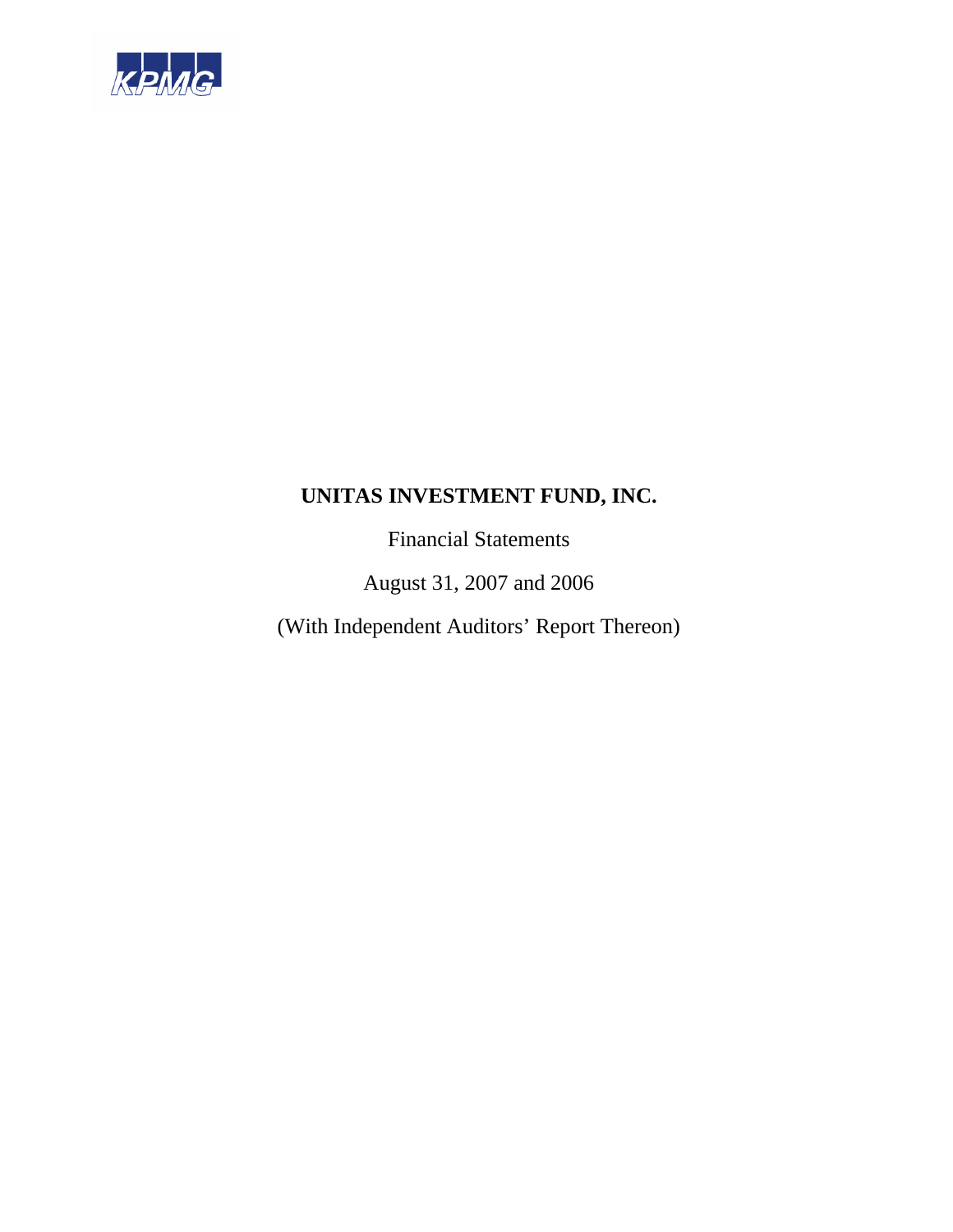

**KPMG LLP** 345 Park Avenue New York, NY 10154

# **Independent Auditors' Report**

The Board of Directors Unitas Investment Fund, Inc.:

We have audited the accompanying statements of net assets of the Unitas Investment Fund, Inc. (Unitas), including the condensed schedule of investments as of August 31, 2007 and 2006, and the related statements of operations and changes in net assets for the years then ended. These financial statements are the responsibility of Unitas' management. Our responsibility is to express an opinion on these financial statements based on our audits.

We conducted our audits in accordance with auditing standards generally accepted in the United States of America. Those standards require that we plan and perform the audit to obtain reasonable assurance about whether the financial statements are free of material misstatement. An audit includes consideration of internal control over financial reporting as a basis for designing audit procedures that are appropriate in the circumstances, but not for the purpose of expressing an opinion on the effectiveness of Unitas' internal control over financial reporting. Accordingly, we express no such opinion. An audit also includes examining, on a test basis, evidence supporting the amounts and disclosures in the financial statements, assessing the accounting principles used and significant estimates made by management, as well as evaluating the overall financial statement presentation. We believe that our audits provide a reasonable basis for our opinion.

In our opinion, the financial statements referred to above present fairly, in all material respects, the financial position of the Unitas Investment Fund, Inc. as of August 31, 2007 and 2006, and the results of its operations and the changes in its net assets for the years then ended in conformity with U.S. generally accepted accounting principles.

KPMG LLP

March 31, 2008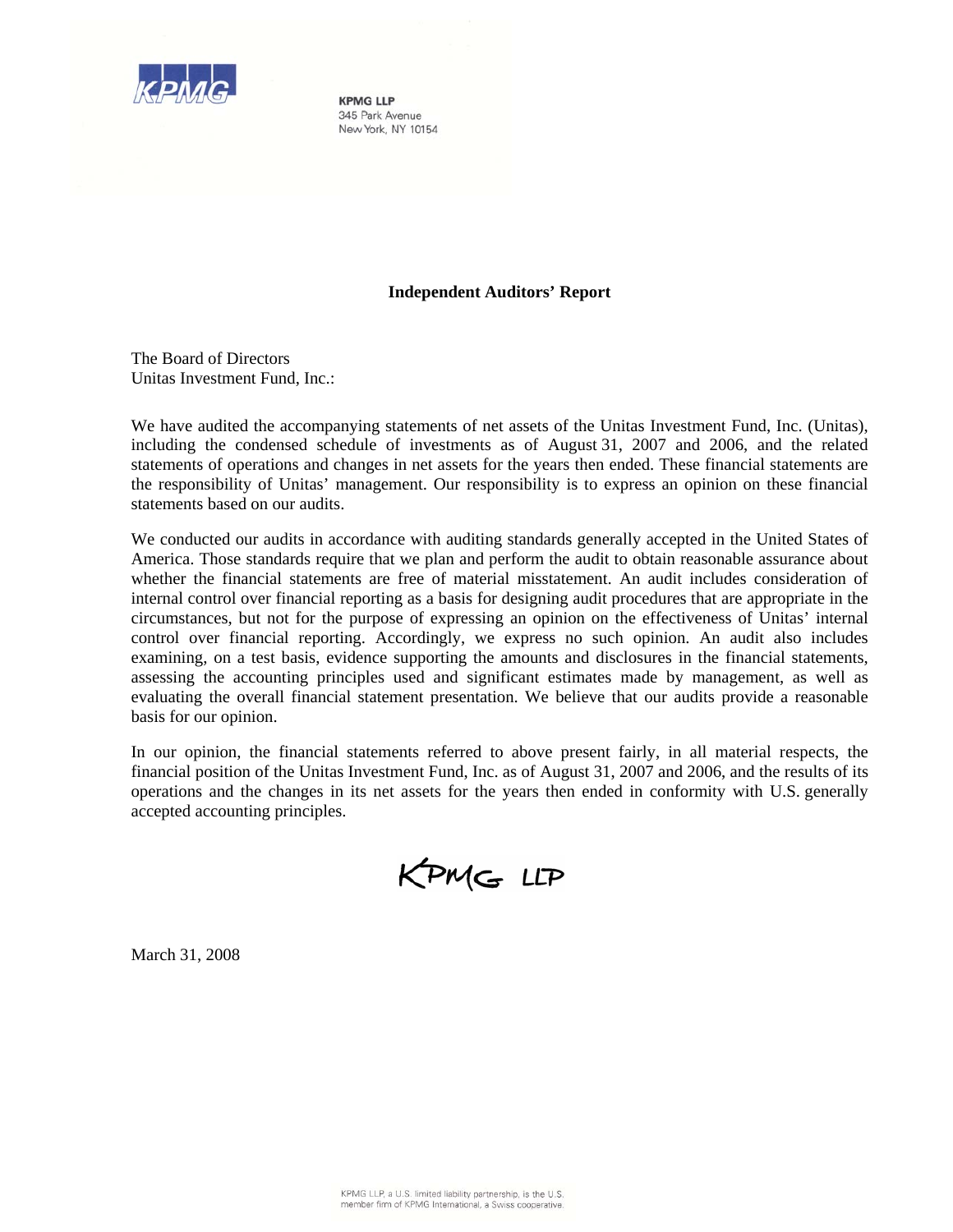## Statements of Net Assets

# August 31, 2007 and 2006

| <b>Assets</b>                                                                                                                           |    | 2007        | 2006          |
|-----------------------------------------------------------------------------------------------------------------------------------------|----|-------------|---------------|
| Investments, at fair value:                                                                                                             |    |             |               |
| Common stock (cost \$102,047,781 and \$84,710,645, respectively)                                                                        | \$ | 107,707,851 | 88,993,944    |
| Commingled fund (cost \$10,000,000 and \$10,000,000, respectively)                                                                      |    | 14,298,418  | 11,917,628    |
| Real estate investment trust (cost \$0 and \$1,592,038, respectively)<br>Fixed income securities (cost \$259,075,711 and \$223,428,595, |    |             | 1,647,244     |
| respectively)                                                                                                                           |    | 203,632,862 | 222, 283, 389 |
| Futures contracts (cost \$97,054 and (\$11,582), respectively) (note 4)                                                                 |    | 97,054      | (41, 944)     |
| Total investments, at fair value                                                                                                        |    | 325,736,185 | 324,800,261   |
| Cash and cash equivalents                                                                                                               |    | 22,741,397  | 45,247,606    |
| Receivables:                                                                                                                            |    |             |               |
| Investment securities sold                                                                                                              |    | 48,902,509  | 26, 201, 467  |
| Interest and dividends                                                                                                                  |    | 1,460,730   | 1,656,721     |
| Total assets                                                                                                                            | \$ | 398,840,821 | 397,906,055   |
| <b>Liabilities and Net Assets Available for Participants</b>                                                                            |    |             |               |
| Liabilities:                                                                                                                            |    |             |               |
| Payable for investments purchased                                                                                                       | \$ | 49,938,552  | 66,375,909    |
| Interest payable for short sales                                                                                                        |    |             | 47,783        |
| Other liabilities                                                                                                                       |    | 140,000     | 407,048       |
| <b>Total liabilities</b>                                                                                                                |    | 50,078,552  | 66,830,740    |
| Net assets available for participants                                                                                                   |    | 348,762,269 | 331,075,315   |
| Total liabilities and net assets available for participants                                                                             | S  | 398,840,821 | 397,906,055   |
|                                                                                                                                         |    |             |               |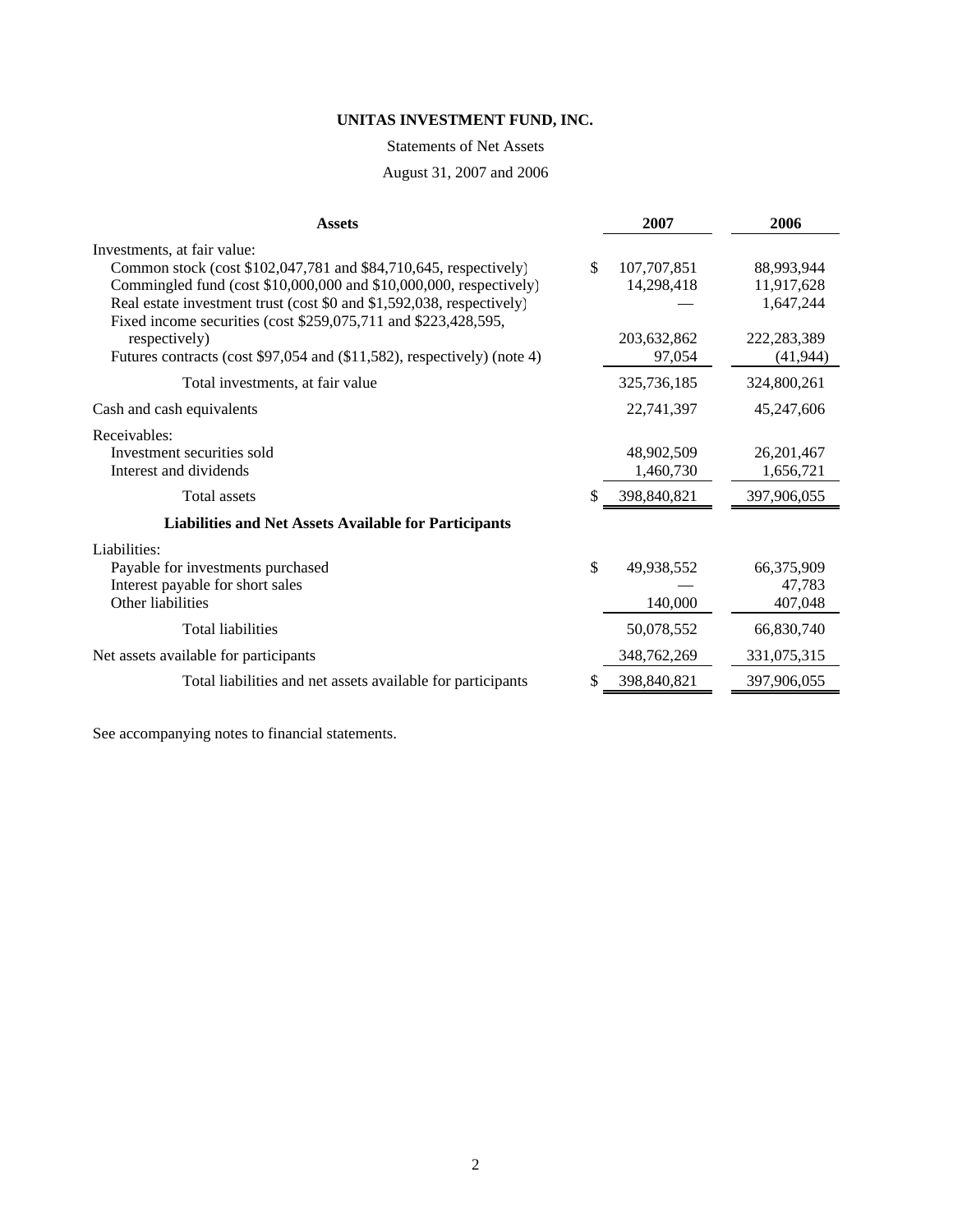## Condensed Schedule of Investments

August 31, 2007

|                                                         | Percentage of<br>investments | Percentage of<br>net assets | <b>Fair value</b> |
|---------------------------------------------------------|------------------------------|-----------------------------|-------------------|
| Common stock:                                           |                              |                             |                   |
| Common stock – United States:                           |                              |                             |                   |
| <b>Basic industries</b>                                 | 0.47%                        | 0.44%<br>\$                 | 1,534,281         |
| Materials                                               | 0.28                         | 0.26                        | 919,408           |
| Capital goods                                           | 5.51                         | 5.15                        | 17,948,607        |
| Insurance                                               | 0.25                         | 0.24                        | 827,287           |
| Consumer nondurables                                    | 2.38                         | 2.22                        | 7,750,470         |
| Consumer services                                       | 3.80                         | 3.55                        | 12,384,458        |
| Energy                                                  | 3.60                         | 3.36                        | 11,719,476        |
| Financial services                                      | 6.31                         | 5.90                        | 20,569,469        |
| Healthcare                                              | 3.73                         | 3.48                        | 12,147,997        |
| Media                                                   | 1.75                         | 1.63                        | 5,692,960         |
| Technology                                              | 4.56                         | 4.26                        | 14,865,051        |
| <b>Utilities</b>                                        | 0.41                         | 0.39                        | 1,348,387         |
| Total common stock - United States (cost \$102,047,781) | 33.05                        | 30.88                       | 107,707,851       |
| Commingled fund:                                        |                              |                             |                   |
| International (cost \$10,000,000)                       | 4.39                         | 4.10                        | 14,298,418        |
| Fixed income securities:<br><b>United States:</b>       |                              |                             |                   |
| U.S. Treasury bonds and notes                           | 11.91                        | 11.12                       | 38,783,100        |
| Inflation-indexed securities                            | 0.18                         | 0.17                        | 599,394           |
| Mortgage and asset-backed securities                    | 37.64                        | 35.16                       | 122,619,605       |
| Corporate obligations                                   | 10.37                        | 9.68                        | 33,769,940        |
| Municipal bonds                                         | 0.47                         | 0.43                        | 1,515,364         |
| Total United States (cost \$252,700,300)                | 60.57                        | 56.56                       | 197,287,403       |
| Canada:                                                 |                              |                             |                   |
| Government-issued (cost \$575,827)                      | 0.17                         | 0.15                        | 539,251           |
| Foreign:                                                |                              |                             |                   |
| Corporate bonds (cost \$5,387,947)                      | 1.64                         | 1.54                        | 5,357,346         |
| Mexico:                                                 |                              |                             |                   |
| Government-issued (cost \$411,637)                      | 0.14                         | 0.13                        | 448,862           |
| Total fixed income securities (cost \$259,075,711)      | 62.52                        | 58.38                       | 203,632,862       |
| Futures contracts:                                      |                              |                             |                   |
| <b>United States:</b>                                   |                              |                             |                   |
| Treasury notes (cost \$97,054)                          | 0.04                         | 0.03                        | 97.054            |
| Total investments (cost \$371,220,546)                  | 100.00%                      | 93.39%<br>\$                | 325,736,185       |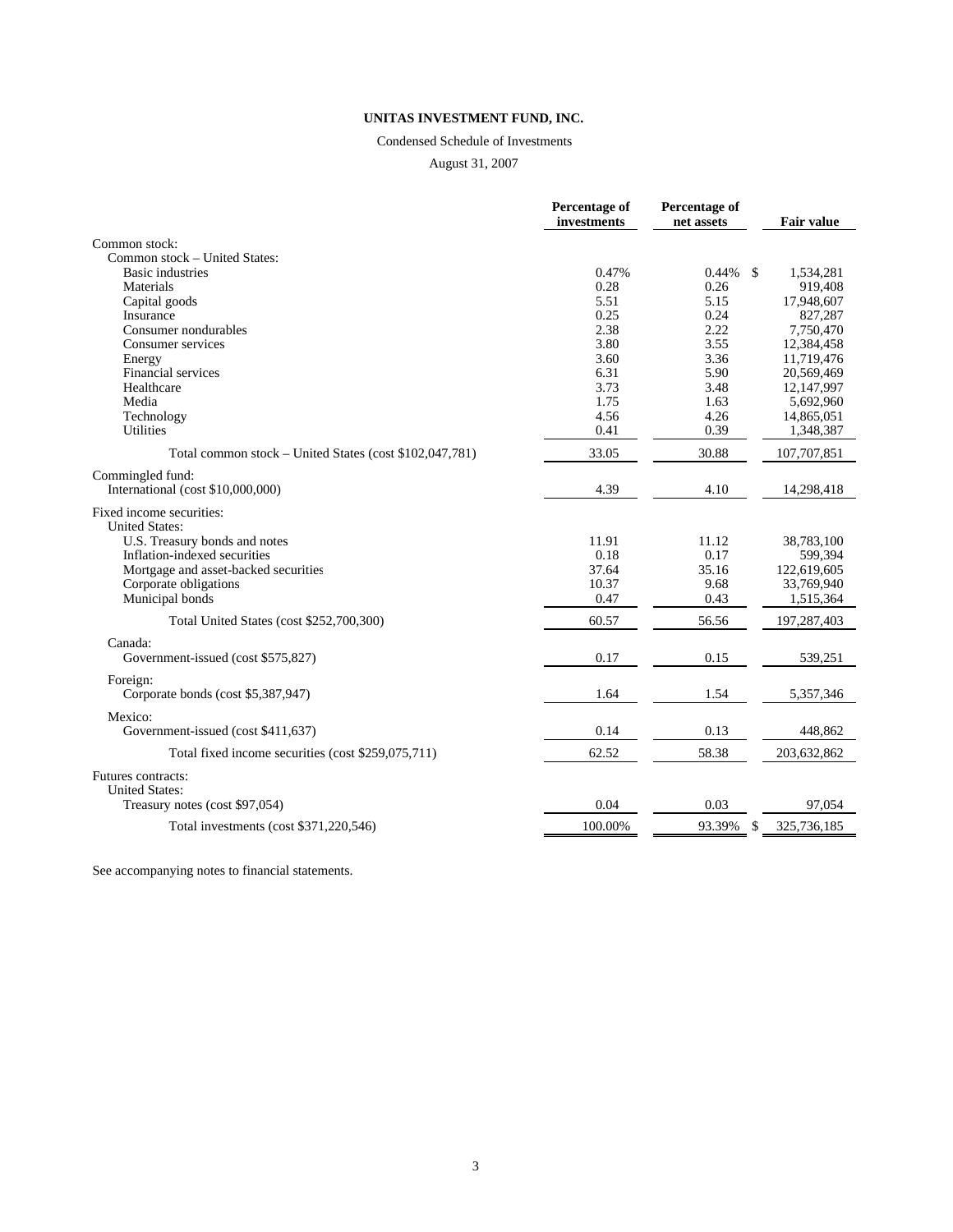#### Condensed Schedule of Investments

August 31, 2006

|                                                        | Percentage of<br>investments | Percentage of<br>net assets | <b>Fair value</b>      |
|--------------------------------------------------------|------------------------------|-----------------------------|------------------------|
| Common stock:                                          |                              |                             |                        |
| Common stock - United States:                          |                              |                             |                        |
| Equity index swap                                      | $(0.01)$ %                   | $(0.01) \%$ \$              | (35,376)               |
| <b>Basic industries</b>                                | 1.21                         | 1.19                        | 3,930,598              |
| <b>Business services</b>                               | 0.71                         | 0.70                        | 2,303,534              |
| Capital goods                                          | 2.55                         | 2.50                        | 8,268,846              |
| Chemicals                                              | 0.44                         | 0.44                        | 1,441,432              |
| Consumer nondurables                                   | 1.83                         | 1.80                        | 5,948,859              |
| Consumer services                                      | 2.73                         | 2.68                        | 8,867,271              |
| Energy                                                 | 2.23                         | 2.19                        | 7,254,274              |
| Financial services                                     | 5.49                         | 5.38                        | 17,799,033             |
| Health care                                            | 3.77                         | 3.70                        | 12,255,591             |
| Media                                                  | 0.99                         | 0.97                        | 3,213,473              |
| Transportation                                         | 0.32                         | 0.32                        | 1,043,305              |
| Technology                                             | 4.48                         | 4.40                        | 14,565,370             |
| <b>Utilities</b>                                       | 0.66                         | 0.65                        | 2,137,734              |
| Total common stock – United States (cost \$84,710,645) | 27.40                        | 26.91                       | 88,993,944             |
| Commingled fund:                                       |                              |                             |                        |
| International (cost \$10,000,000)                      | 3.67                         | 3.60                        | 11,917,628             |
| Real estate investment trust:                          |                              |                             |                        |
| United States (cost \$1,592,038)                       | 0.51                         | 0.50                        | 1,647,244              |
| Fixed income securities:                               |                              |                             |                        |
| <b>United States:</b>                                  |                              |                             |                        |
| U.S. Treasury bonds and notes                          | 7.99                         | 7.84                        | 25,960,550             |
| Inflation-indexed securities                           | 1.69                         | 1.38                        | 5,489,470              |
| U.S. agencies                                          | 0.84<br>30.40                | 0.83<br>29.83               | 2,739,223              |
| Mortgage and asset-backed securities                   | 24.30                        | 23.84                       | 98,746,932             |
| Corporate obligations                                  | 0.36                         |                             | 78,913,033             |
| Municipal bonds<br>Private placements                  | 2.02                         | 0.35<br>1.98                | 1,160,920<br>6,569,470 |
| Total United States (cost \$220,810,501)               | 67.60                        | 66.05                       | 219,579,598            |
| Canada:                                                |                              |                             |                        |
| Government-issued (cost \$576,171)                     | 0.17                         | 0.17                        | 561,925                |
| Russia:                                                |                              |                             |                        |
| Government-issued (cost \$629,304)                     | 0.20                         | 0.19                        | 645,250                |
| Mexico:                                                |                              |                             |                        |
| Government-issued (cost \$517,323)                     | 0.19                         | 0.19                        | 615,104                |
| Yankee bonds (cost \$589,275)                          | 0.18                         | 0.17                        | 579,206                |
| International corporate bonds (cost \$306,021)         | 0.09                         | 0.09                        | 302,306                |
| <b>Total Mexico</b>                                    | 0.46                         | 0.45                        | 1,496,616              |
| Total fixed income securities (cost \$223,428,595)     | 68.43                        | 66.86                       | 222,283,389            |
| Futures contracts:                                     |                              |                             |                        |
| <b>United States:</b>                                  |                              |                             |                        |
| Treasury notes (cost (\$10,028))                       | (0.01)                       | (0.01)                      | (27, 125)              |
| International:                                         |                              |                             |                        |
| Currency futures                                       |                              |                             | (10, 544)              |
| Eurodollar futures                                     |                              |                             | (4,275)                |
|                                                        |                              |                             |                        |
| Total international (cost (\$1,554))                   |                              |                             | (14, 819)              |
| Total futures contracts (cost (\$11,582))              | (0.01)                       | (0.01)                      | (41, 944)              |
| Total investments (cost \$319,719,696)                 | 100.00%                      | 97.86%<br>\$                | 324,800,261            |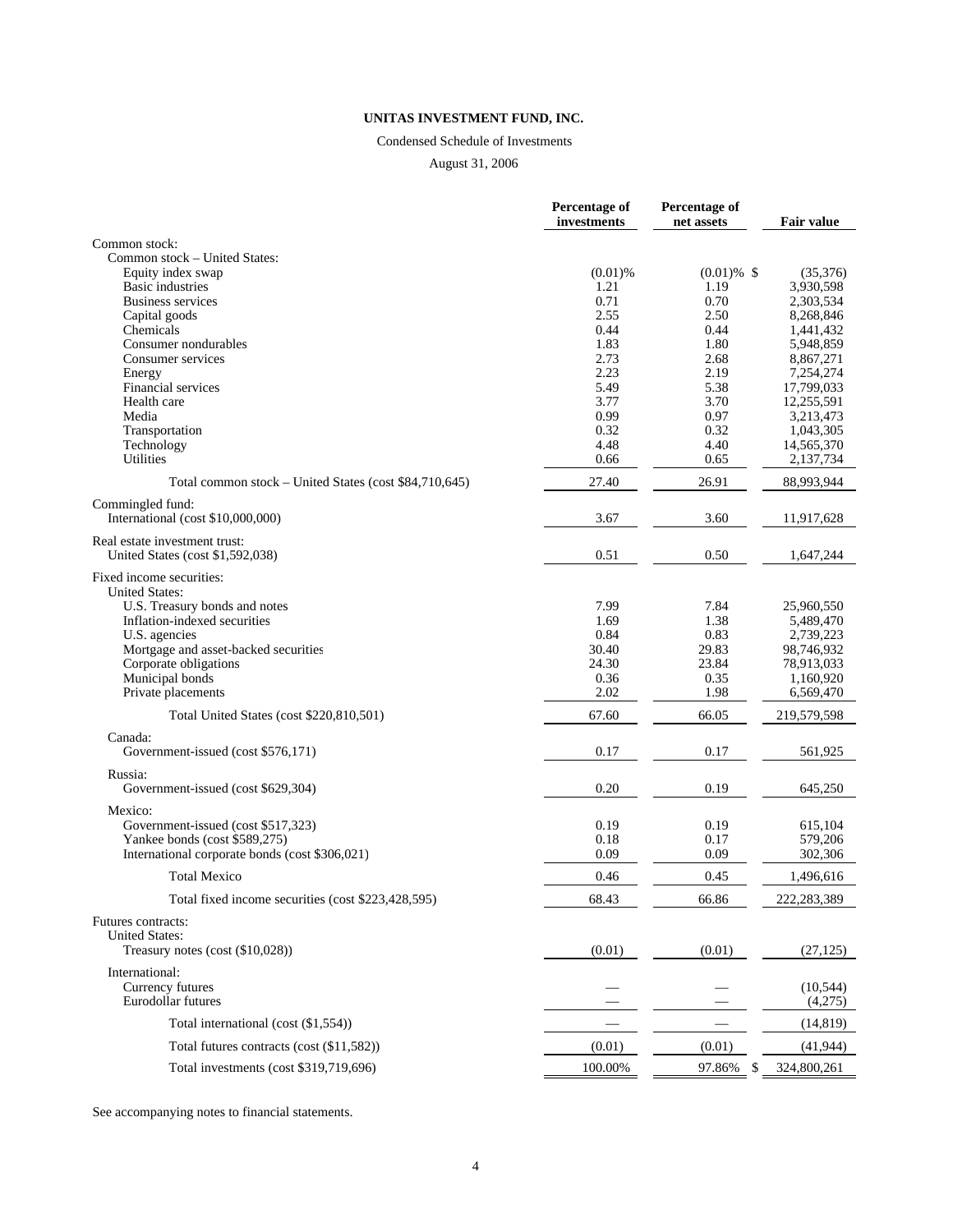# Statements of Operations

# Years ended August 31, 2007 and 2006

|                                                       | 2007             | 2006       |
|-------------------------------------------------------|------------------|------------|
| Revenues:                                             |                  |            |
| Investment income:                                    |                  |            |
| Dividends and interest                                | \$<br>11,259,019 | 12,784,300 |
| Investment income                                     | 11,259,019       | 12,784,300 |
| Realized and unrealized gains on investments:         |                  |            |
| Net realized gain on investments                      | 11,855,151       | 4,628,513  |
| Net unrealized gain on investments                    | 5,072,000        | 646,177    |
| Net gain on investments                               | 16,927,151       | 5,274,690  |
| Total revenues                                        | 28,186,170       | 18,058,990 |
| Expenses (note 5):                                    |                  |            |
| Investment fees                                       | 1,287,693        | 1,371,332  |
| Mission fees                                          | 817,839          | 736,704    |
| General and administrative expenses                   | 157,288          | 164,640    |
| Total expenses                                        | 2,262,820        | 2,272,676  |
| Net increase in net assets available for participants | 25,923,350       | 15,786,314 |
|                                                       |                  |            |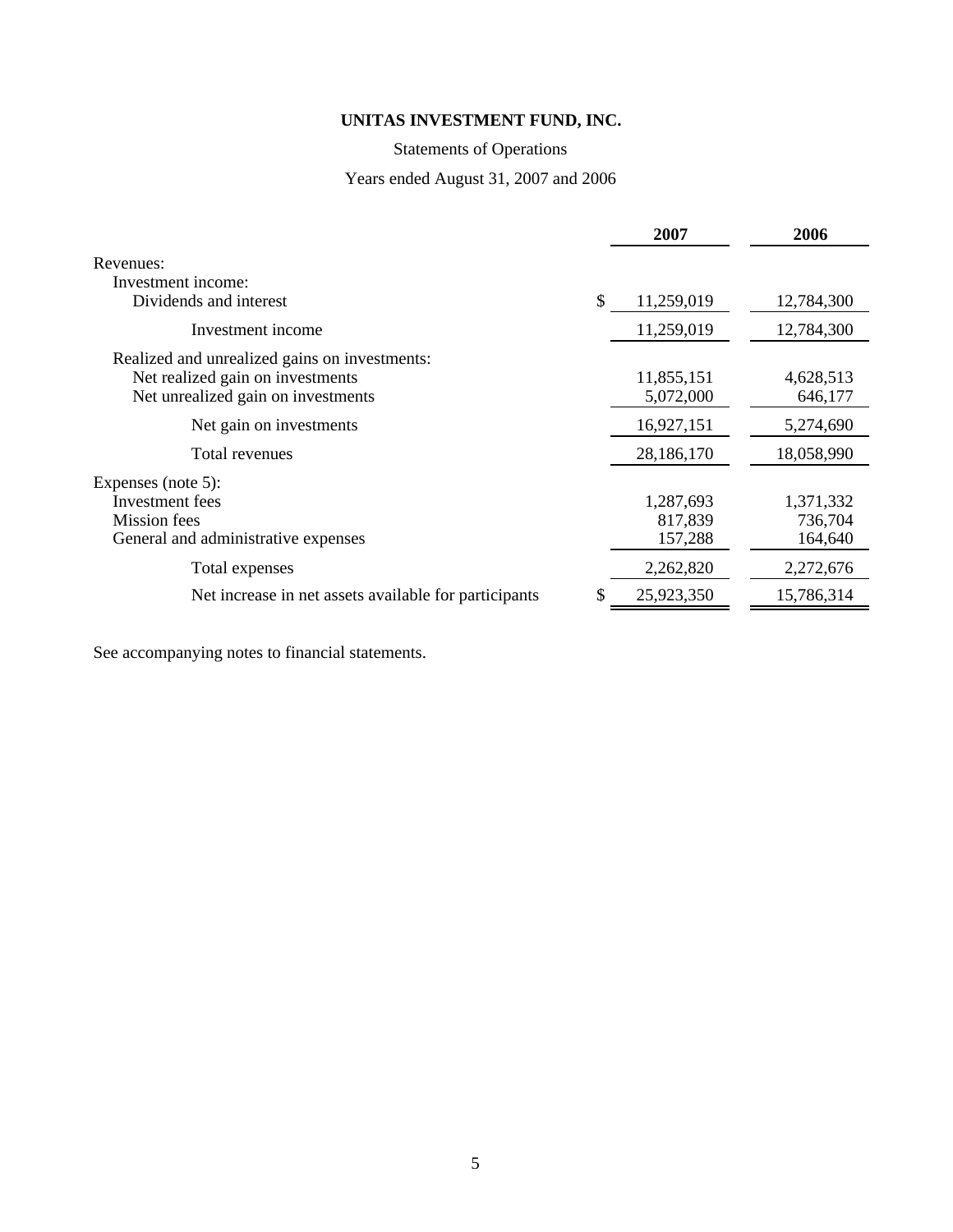Statements of Changes in Net Assets

# Years ended August 31, 2007 and 2006

|                                                            | 2007           | 2006         |
|------------------------------------------------------------|----------------|--------------|
| Net assets available for participants at beginning of year | 331,075,315    | 335,625,334  |
| Net increase in net assets available for participants      | 25,923,350     | 15,786,314   |
| Add investor deposits                                      | 30,045,914     | 47,865,871   |
| Less investor withdrawals                                  | (38, 282, 310) | (68,202,204) |
| Net assets available for participants at end of year       | 348,762,269    | 331,075,315  |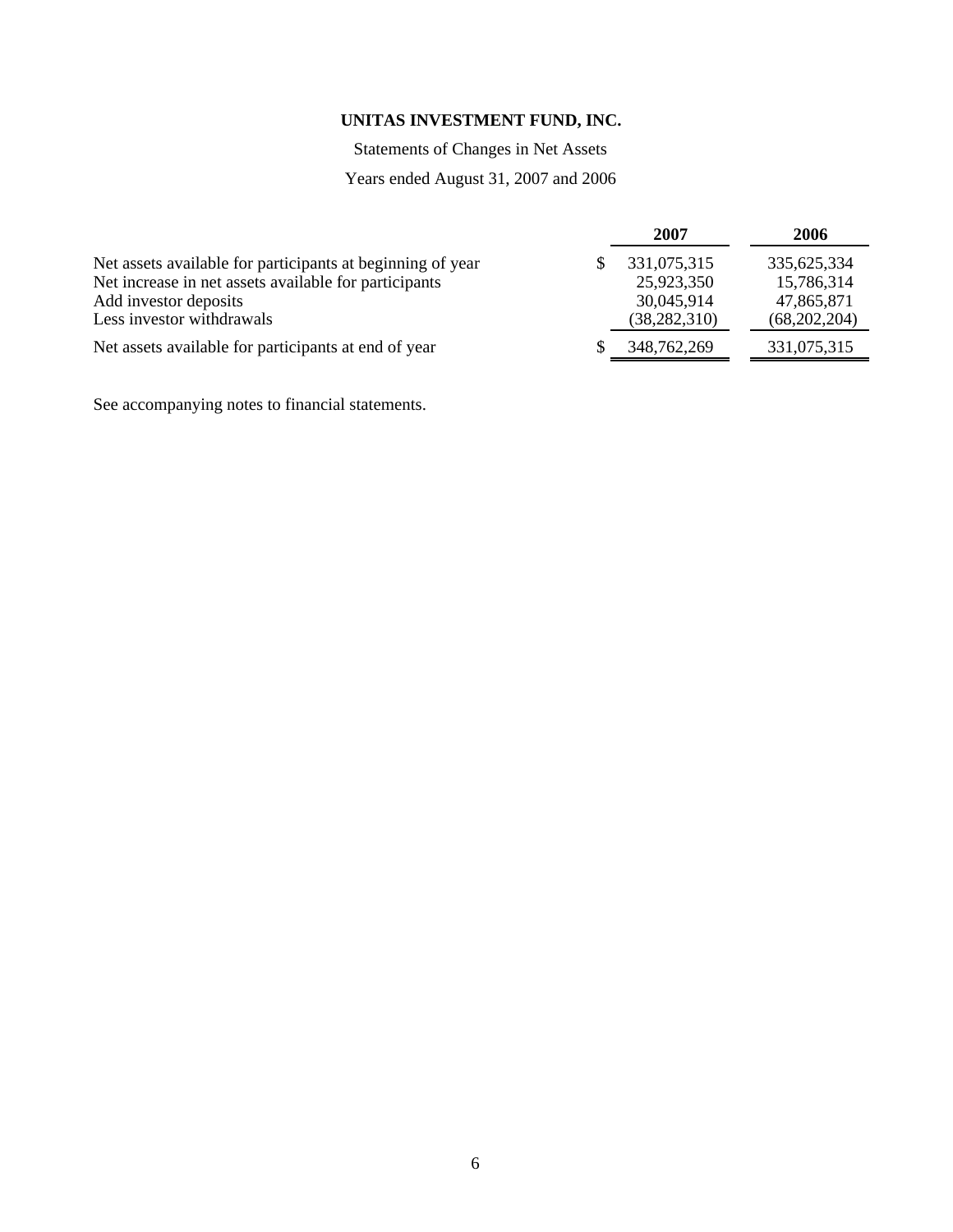Notes to Financial Statements August 31, 2007 and 2006

## **(1) Organization**

Unitas Investment Fund, Inc. (Unitas) is a not-for-profit corporation organized under the laws of the State of New York. Unitas is classified as a 501(c)(3) organization and is exempt from Federal income taxes under Section 501(a) of the Internal Revenue Code and a similar provision of the New York State income tax laws. Unitas was organized for the purpose of offering the Roman Catholic Diocese of Rockville Centre (the Diocese), its parishes and other Roman Catholic organizations the opportunity to invest in harmony with the teachings and beliefs of the Roman Catholic Church.

Unitas offers its investors the following investment options, individually referred to as a "fund" and collectively referred to as "funds":

- The Unitas Short-Term Fund, which invests in short-term debt securities and money market instruments; and
- The Unitas Long-Term Funds, comprised of:
	- The Unitas Total Fixed Income Fund, which invests the majority of its assets in fixed income securities, mutual funds, and other investment pools that invest in fixed income securities;
	- The Unitas Balanced Fund, which invests approximately 50% of its assets in the Unitas Total Fixed Income Fund and 50% of its assets in equity securities;
	- The Unitas Income Weighted Fund, which invests approximately 60% of its assets in the Unitas Total Fixed Income Fund and approximately 40% of its assets in equity securities; and
	- The Unitas Equity Weighted Fund, which invests approximately 40% of its assets in the Unitas Total Fixed Income Fund and approximately 60% of its assets in equity securities.

All financial assets are held for Unitas in custody accounts by a commercial bank and are actively managed by third-party investment managers. Unitas changed its custody accounts from Mellon to M&T Bank on August 1, 2007.

# **(2) Summary of Significant Accounting Policies**

#### *(a) Basis of Presentation*

The accompanying financial statements have been prepared in accordance with U.S. generally accepted accounting principles, including the guidance provided by the American Institute of Certified Public Accountants, *Audit and Accounting Guide for Investment Companies*.

### *(b) Cash Equivalents*

Cash equivalents include highly liquid instruments with original maturities of three months or less.

#### *(c) Investments*

Investments in equity securities with readily determinable fair values, the real estate investment trust, and all investments in debt securities are reported at fair value based on quoted market prices. The fair value of the investment in the commingled fund is based on fair value provided by the fund manager, which is reviewed by management for reasonableness.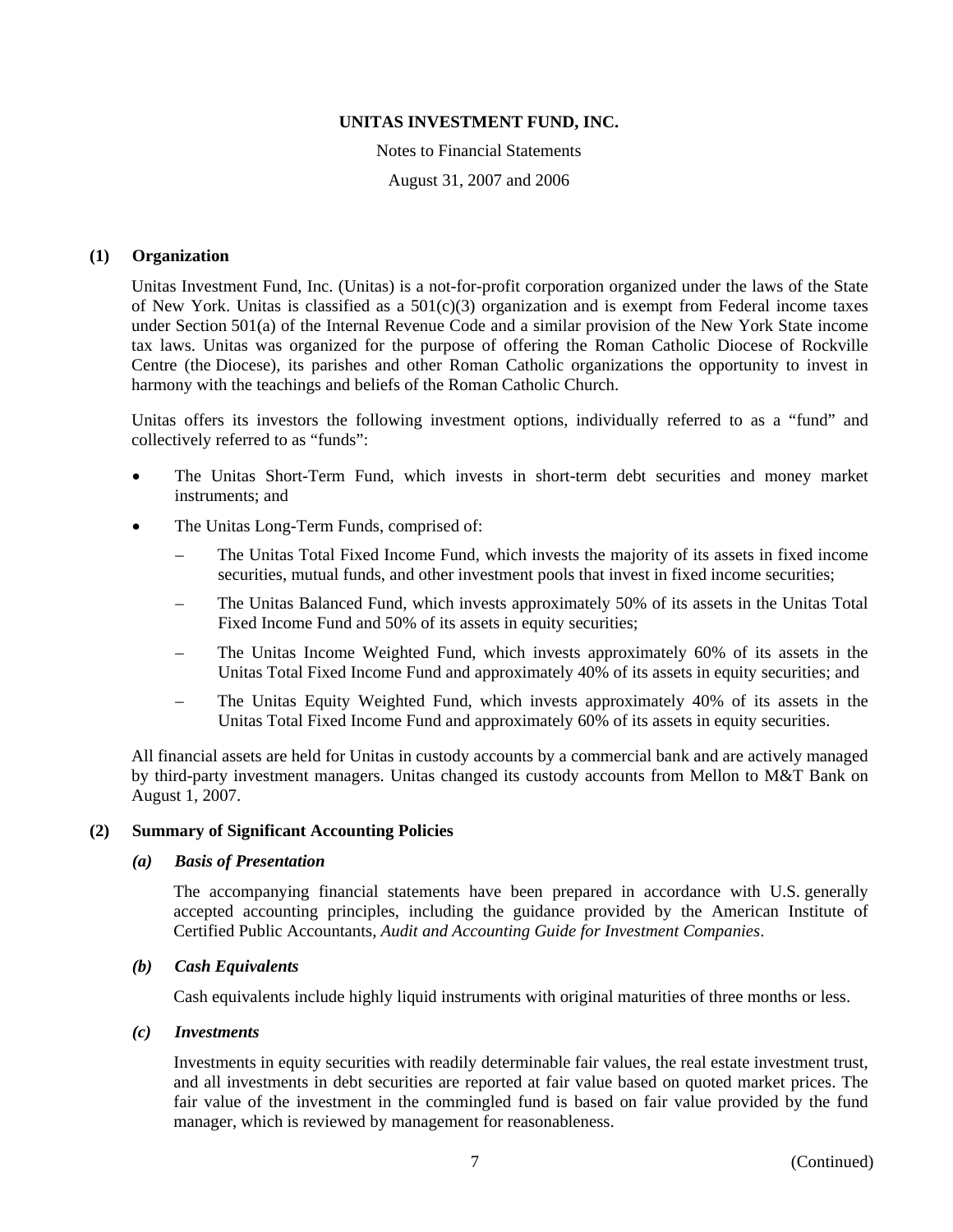Notes to Financial Statements August 31, 2007 and 2006

Due to the level of risk associated with certain investment securities, it is reasonably possible that changes in the values of investment securities will occur in the near term and such changes could materially affect the amounts reported in the financial statements.

#### *(d) Participants' Balances*

Unitas allows for weekly (short-term funds) and quarterly (long-term funds) additions to and withdrawals from the funds. Investment income as well as net gains (losses) on sales of securities and unrealized appreciation (depreciation) in fair value of investments are credited (charged) monthly to the participants' balances, based on their pro rata participation in the funds.

#### *(e) Derivative Instruments*

Unitas follows the provisions of Statement of Financial Accounting Standards (SFAS) No. 133, *Accounting for Derivative Instruments and Hedging Activities*, as amended by SFAS No. 149, *Amendment of Statement 133 on Derivative Instruments and Hedging Activities*. SFAS Nos. 133 and 149 require that all derivative financial instruments be recognized in the financial statements and measured at fair value regardless of the purpose or intent for holding them. From time to time investment managers may invest in derivative instruments such as futures contracts and equity index swaps. The fair value of the derivatives held is based upon values provided by a third-party financial institution, which is reviewed by management for reasonableness.

#### *(f) Estimates*

Certain estimates and assumptions are required to be made regarding assets, liabilities and changes in net assets available for participants when financial statements are prepared. Changes in the economic environment, financial markets and any other parameters used in determining these estimates could cause actual results to differ.

#### **(3) Financial Highlights**

Financial highlights for the years ended August 31, 2007 and 2006 are as follows:

|                                              | 2007  | 2006  |
|----------------------------------------------|-------|-------|
| Total return <sup>(1)</sup>                  | 8.68% | 5.68% |
| Rates to average plan participant's balance: |       |       |
| Expenses <sup><math>(2)</math></sup>         | 0.67% | 0.68% |
| Net investment income $(2)$                  | 797%  | 5.01% |